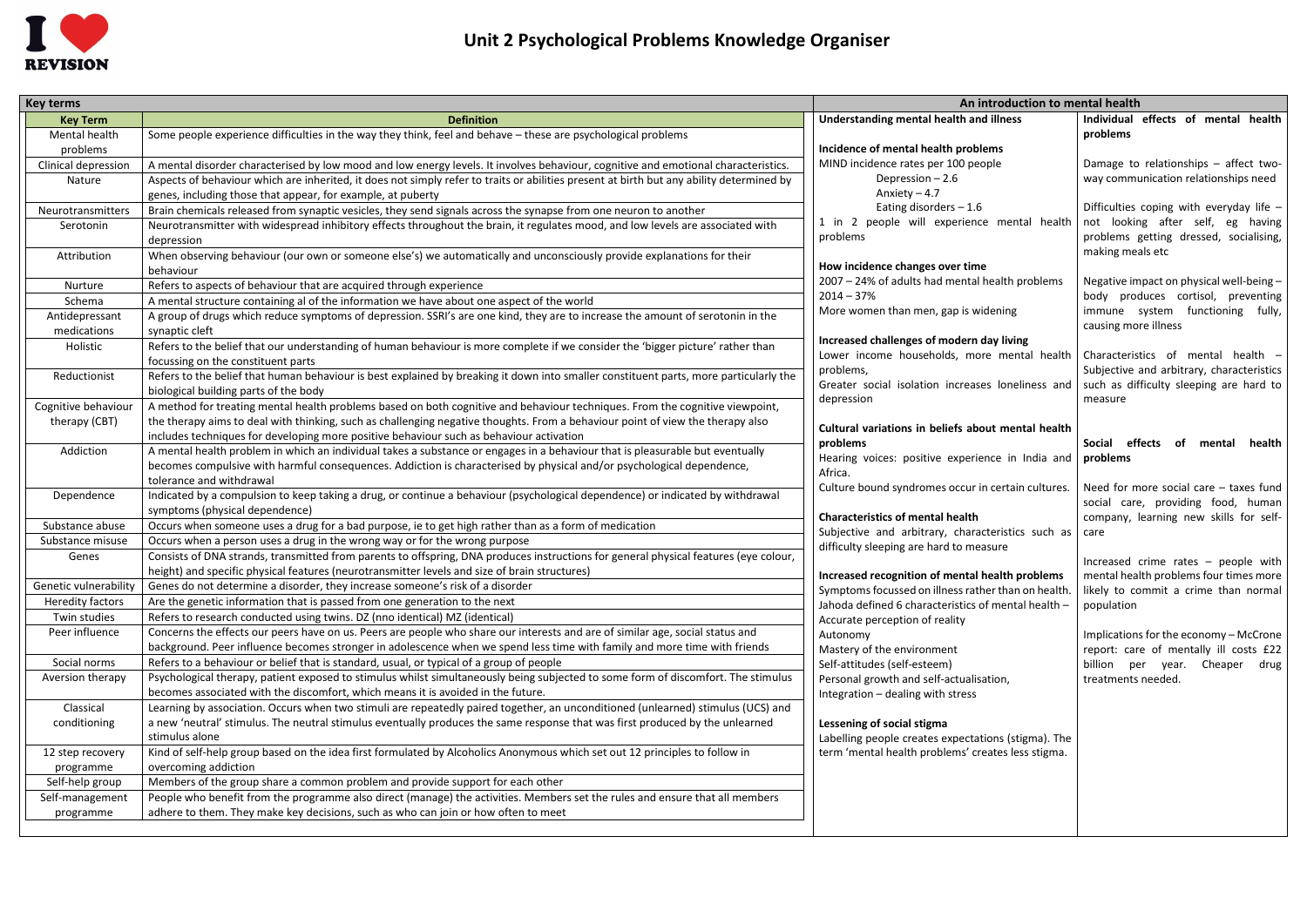

## **Unit 2 Psychological Problems Knowledge Organiser**

| <b>Depression</b> |
|-------------------|
|-------------------|

| <b>DENIESSINII</b>                                                                                                     |                                                                                                          |                                                                                                                                      |                                                                                                            |                                                                                                         |                                                                                                                                              |  |  |
|------------------------------------------------------------------------------------------------------------------------|----------------------------------------------------------------------------------------------------------|--------------------------------------------------------------------------------------------------------------------------------------|------------------------------------------------------------------------------------------------------------|---------------------------------------------------------------------------------------------------------|----------------------------------------------------------------------------------------------------------------------------------------------|--|--|
| <b>Clinical characteristics</b>                                                                                        | <b>Theories of depression</b><br>Nature (e.g. neurotransmitters) and nurture (e.g. the way you think)    |                                                                                                                                      | <b>Therapies for depression</b>                                                                            |                                                                                                         |                                                                                                                                              |  |  |
| Clinical depression is diagnosed using ICD                                                                             |                                                                                                          |                                                                                                                                      | Interventions for treatment, combined in Wiles' study                                                      |                                                                                                         |                                                                                                                                              |  |  |
| <b>Types</b><br>Clinical depression $-$ term for the medical                                                           | <b>Biological explanations</b>                                                                           | <b>Psychological explanations</b>                                                                                                    | <b>Antidepressant medication</b><br>Selective serotonin reuptake                                           | <b>Cognitive behaviour therapy</b><br>Cognitive                                                         | Wiles' study KEY STUDY<br>70% of depressed people are                                                                                        |  |  |
| condition<br><b>Sadness and depression</b>                                                                             | <b>Neurotransmitters</b><br>Transmit messages chemically                                                 | <b>Faulty thinking</b><br>Depression is caused by irrational thinking.                                                               | inhibitors (SSRI)<br>Increase serotonin levels in synaptic                                                 | Aim to change faulty thinking and<br>catastrophising to rational                                        | treatment-resistant<br>A more holistic approach might be to                                                                                  |  |  |
| Sadness = 'normal' emotion, can still function<br>Depression = enduring sadness, stops ability                         | across the synapse                                                                                       | Negative, 'black and white' thinking creating<br>feelings of hopelessness                                                            | cleft                                                                                                      | thinking                                                                                                | use CBT plus antidepressants                                                                                                                 |  |  |
| to function                                                                                                            | Serotonin - low levels at synapse -<br>less stimulation of postsynaptic                                  | <b>Negative schemas</b>                                                                                                              | Presynaptic neuron<br>Serotonin stored in vesicles                                                         | Behaviour - behavioural<br>activation - planning and doing a                                            | Aim: to test the benefits of using CBT<br>plus antidepressants for treatment-                                                                |  |  |
| Unipolar depression - one emotional state of<br>depression                                                             | neuron - causing low mood                                                                                | Negative self-schemas cause a person to<br>interpret all information about the self                                                  | Electrical signal in neuron causes the<br>vesicles to release serotonin into                               | pleasant activity creates positive<br>emotions                                                          | resistant depression, rather than<br>antidepressants alone                                                                                   |  |  |
| <b>Bipolar depression</b> $-$ depression alternates<br>with mania, and also periods of normality                       | Other effects of serotonin<br>Lack of concentration, disturbed                                           | negatively                                                                                                                           | the synaptic cleft                                                                                         | Therapist deals with irrational                                                                         | Method: patients with treatment                                                                                                              |  |  |
| <b>Diagnosing depression</b><br>ICD - mental and physical disorders are                                                | sleep and reduced appetite<br>Reasons for low serotonin levels                                           | <b>Attributions</b><br>Internal, stable and global negative<br>attributional styles create negative ways of                          | <b>Synaptic cleft</b><br>Serotonin locks into postsynaptic<br>receptor transmitting the signal             | <b>thoughts</b> $-$ disputing negative<br>irrational thoughts to develop<br>self-belief and self-liking | resistant depression either continued<br>just with antidepressants (usual care)<br>or had CBT as well                                        |  |  |
| diagnosed using symptoms.<br>ICD-10 is current version listing symptoms of                                             | Genes could cause inheritance of<br>low serotonin production                                             | explaining causes of behaviour                                                                                                       | from presynaptic neuron                                                                                    | <b>Client deals with irrational</b>                                                                     | Improvement measured using Beck's<br>Depression Inventory (BDI)                                                                              |  |  |
| depression.                                                                                                            | Low levels of tryptophan (ingredient<br>of serotonin) from lack of protein or                            | Influence of nurture<br>Negative attributional styles develop through                                                                | Reuptake<br>SSRIs block reuptake so there is                                                               | thoughts - thought diary to<br>record unpleasant emotions and                                           | (questionnaire which measures levels)                                                                                                        |  |  |
| Number and severity of symptoms<br>Mild unipolar depression is diagnosed if -<br>• 2-3 key symptoms are present plus 2 | carbohydrates                                                                                            | processes such as learned helplessness                                                                                               | more serotonin in the synaptic cleft<br><b>Evaluation</b>                                                  | 'automatic' thoughts<br>Rational response to automatic<br>thoughts is rated                             | <b>Results:</b><br>$6$ months $-$<br>50% reduction in symptoms in 21.6%                                                                      |  |  |
| others<br>Present all of most of the time for 2                                                                        | Evaluation<br>Research support - McNeal and                                                              | Evaluation                                                                                                                           | Side effects - nausea, vomiting,<br>dizziness, anxiety and suicidal                                        | Evaluation                                                                                              | of usual care group<br>46.1% reduction in symptoms of usual                                                                                  |  |  |
| weeks or more                                                                                                          | Cimbolic found low levels of<br>serotonin in brains of depressed<br>people, supporting link to serotonin | Research support - Seligman found dogs<br>learned to react to challenge by 'giving up'<br>supporting learned helplessness            | thoughts mean people stop taking<br>the drugs                                                              | Lasting effectiveness - therapy<br>provides lifelong skills to deal<br>with future episodes of          | care + CBT<br><b>Conclusion: Using CBT with</b>                                                                                              |  |  |
| Key symptoms<br>1. low mood                                                                                            | <b>Cause or effect - low levels of</b>                                                                   |                                                                                                                                      | <b>Questionable evidence for</b><br>effectiveness - people with                                            | depression                                                                                              | antidepressants is more effective than<br>antidepressant medication alone                                                                    |  |  |
| 2. loss of interest and pleasure<br>3. reduced energy levels                                                           | serotonin could be an effect of<br>thinking sad thoughts rather than<br>the cause                        | Real-world application - the cognitive<br>explanation leads to a successful therapy,<br>getting people to challenge their irrational | depression sometimes have<br>'normal' levels of serotonin (Asbert),<br>so something else causes depression | Not for everyone - takes time<br>and effort so client drops out,<br>reducing overall effectiveness      | Evaluation<br>Well-designed study $- p's$ were                                                                                               |  |  |
| Other symptoms<br>4. changes in sleep (too much or too little)                                                         | Alternative explanations - some                                                                          | thinking                                                                                                                             | Reductionist - antidepressant                                                                              | Holistic approach - CBT focuses                                                                         | randomly assigned to groups so<br>extraneous variables were carefully                                                                        |  |  |
| 5. change in appetite level<br>6. decrease in self-confidence                                                          | people with depression don't have<br>low serotonin levels and vice versa,                                | Negative beliefs may be realistic - Alloy and<br>Abramson found that depressed people may                                            | medication targets just<br>neurotransmitters, a more holistic                                              | on the psychological symptoms<br>(e.g. feeling sad) which is treating                                   | controlled                                                                                                                                   |  |  |
| 7-10 four other symptoms                                                                                               | so other factors must be involved                                                                        | be 'sadder but wiser'                                                                                                                | approach would include<br>psychological factors as well                                                    | the whole person                                                                                        | Assessment of depression - people<br>using self-report methods may not<br>score their depression accurately so<br>results will lack validity |  |  |
|                                                                                                                        |                                                                                                          |                                                                                                                                      |                                                                                                            |                                                                                                         | Real-world application - study has led<br>to more holistic therapy being<br>developed that helps depression<br>sufferers                     |  |  |